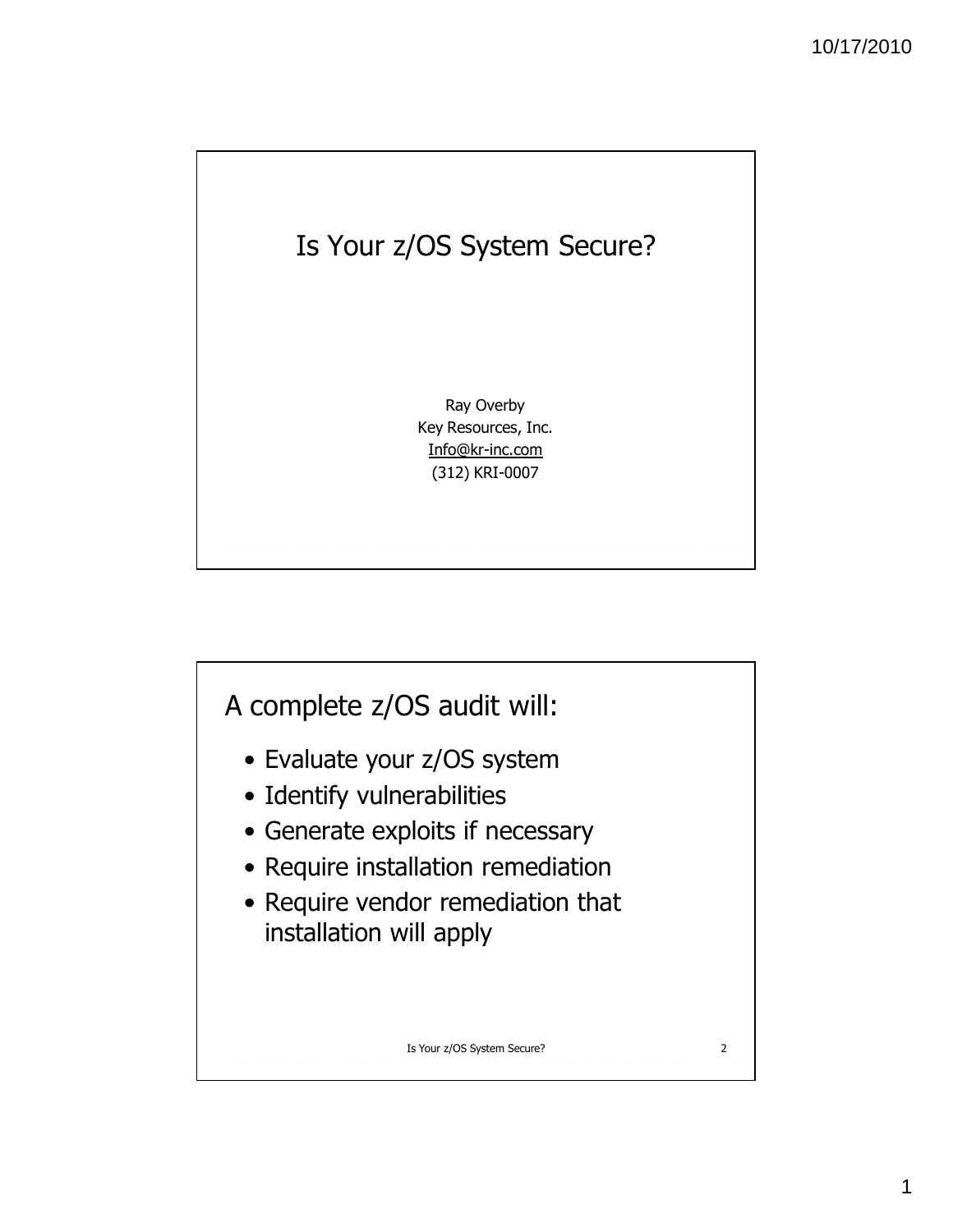## What is a Vulnerability?

- A weakness in the system
- Allows an attacker to circumvent installation controls
- Could be related to hardware configuration
- Could be related to system configuration parameters
- Could be related to security system configuration
- Could be related to system integrity

Is Your z/OS System Secure? 3

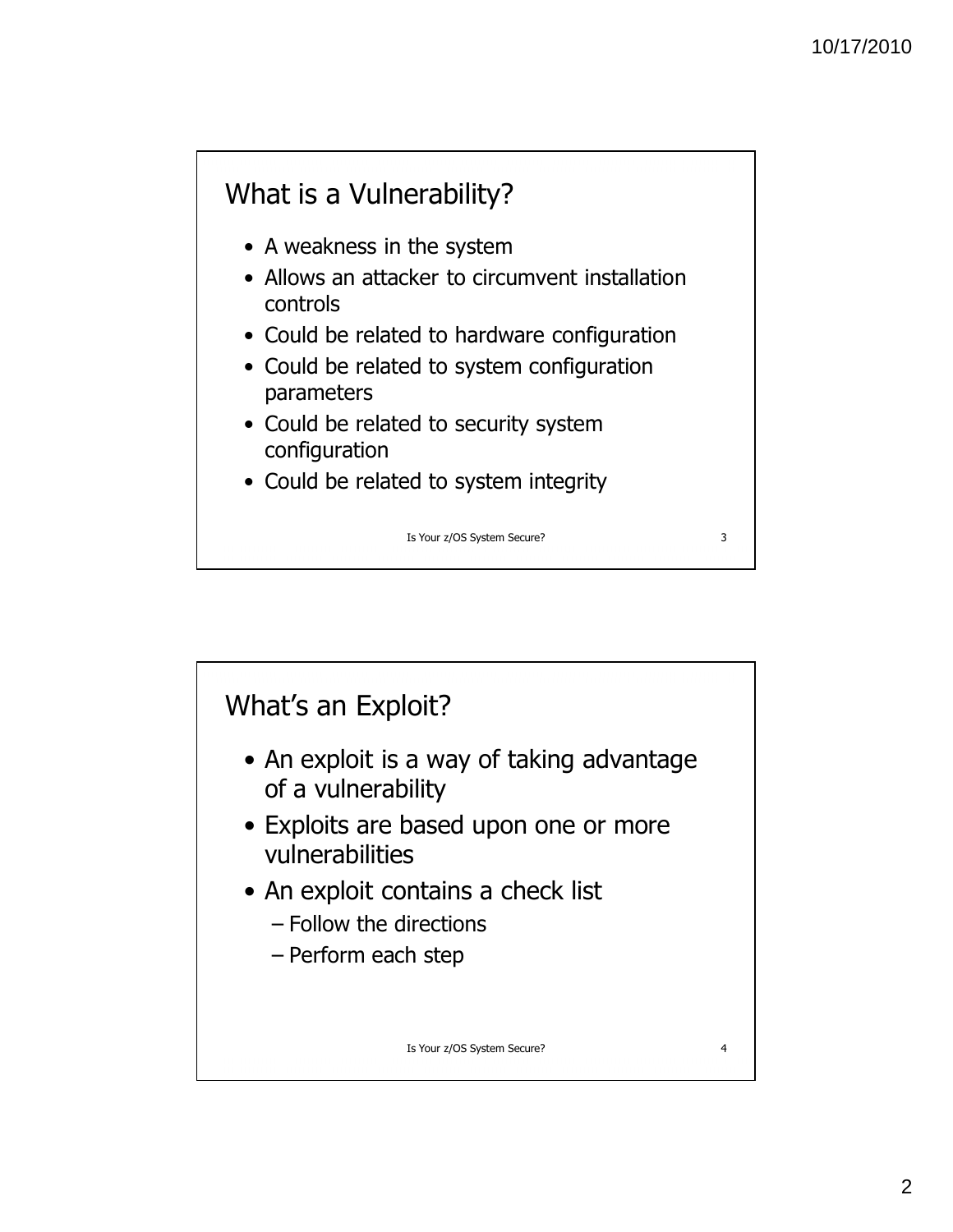### What is an exploit?

- With an exploit, you can bypass the installation controls
	- And gain unauthorized access to data
	- Without proper permissions
	- Without proper logging (SMF)
- Exploits can be created in your environment
- Exploits can be imported from outside sources
- Exploits have requirements to implement

Is Your z/OS System Secure? 5

Exploit requirements • May require certain authorities such as: – Ability to submit batch jobs or TSO access – Access to assembler and/or linkage editor – Access to Rexx – Ability to create new or modify existing data sets • Will not require: – Extra-ordinary security authority Is Your z/OS System Secure? 6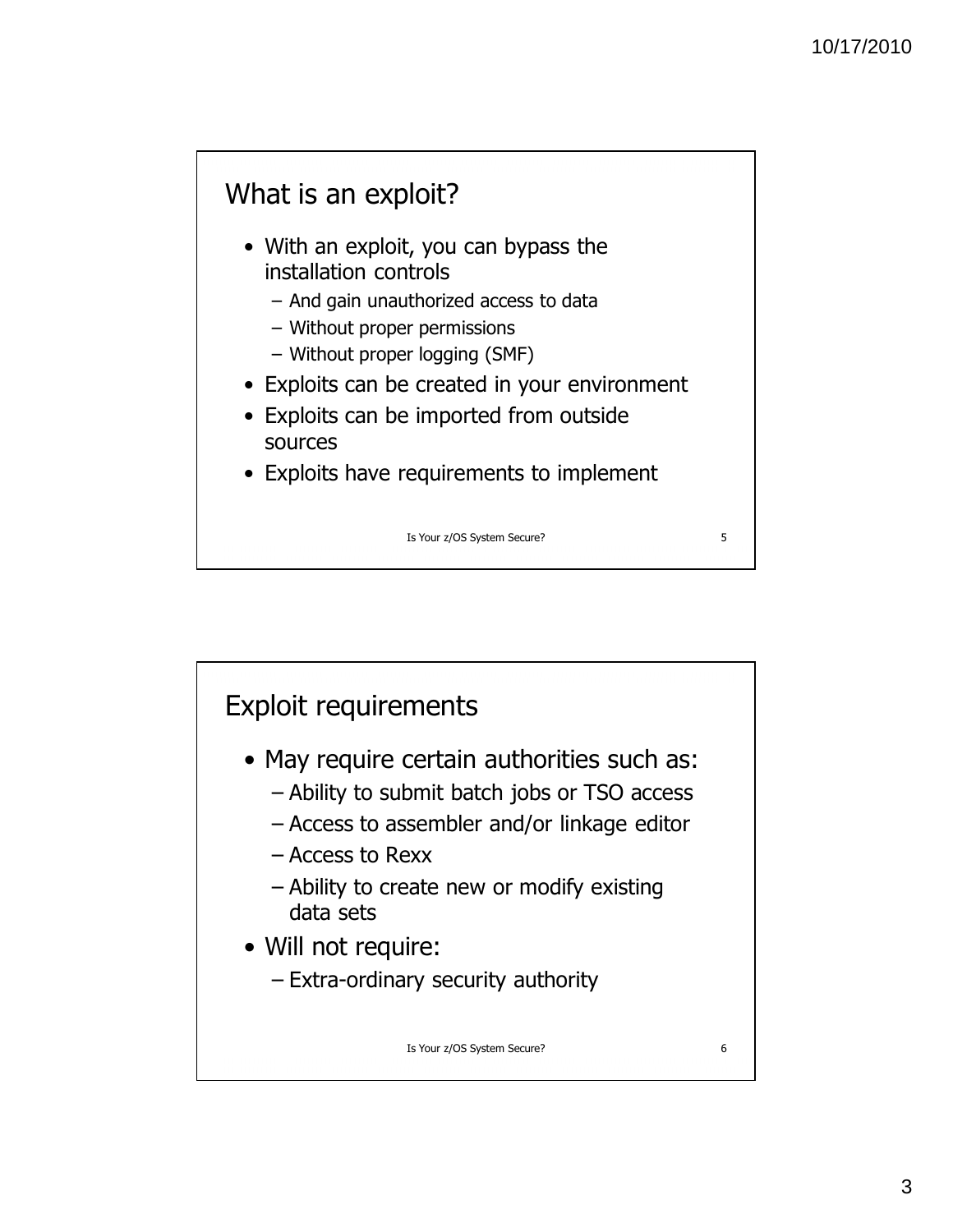

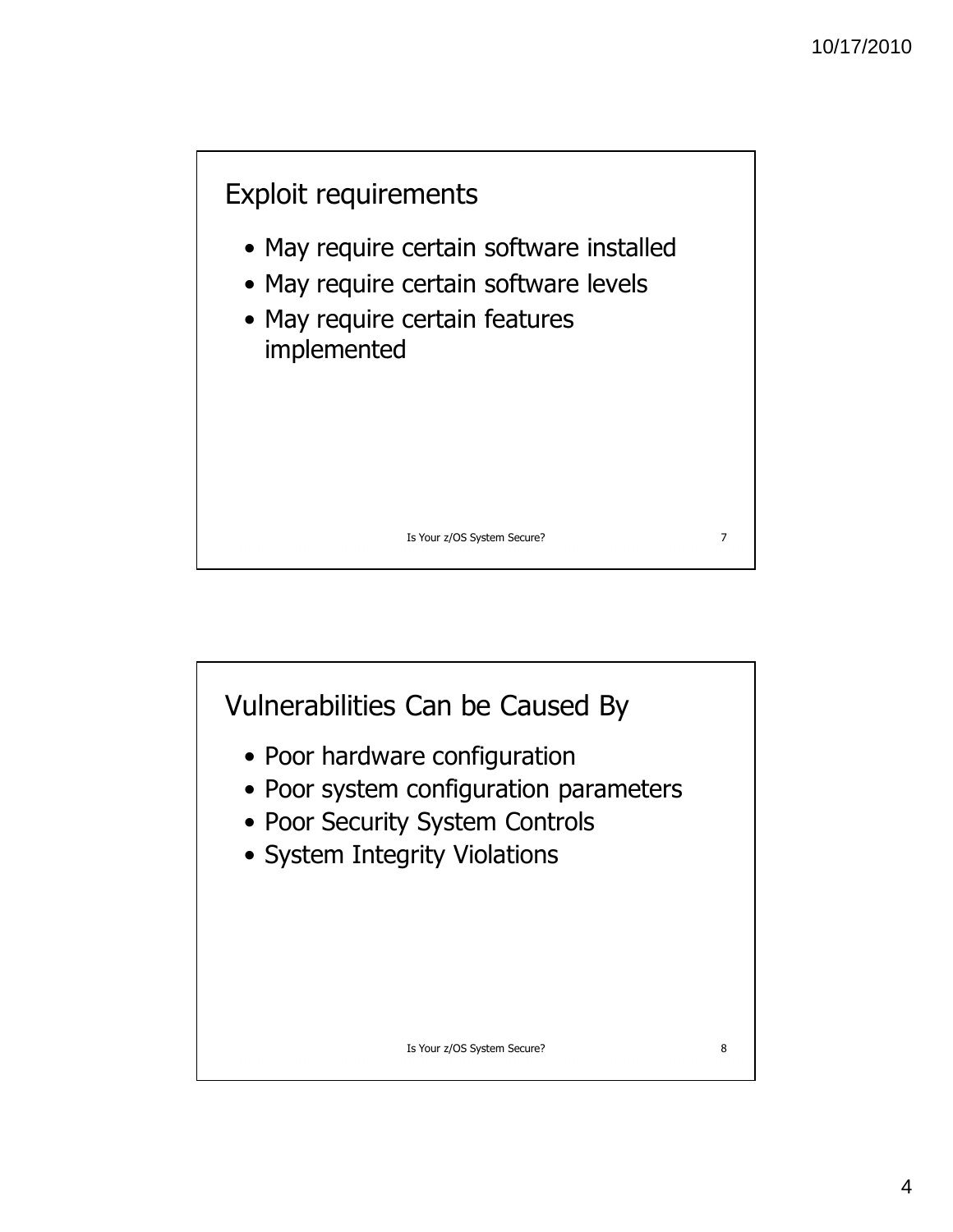

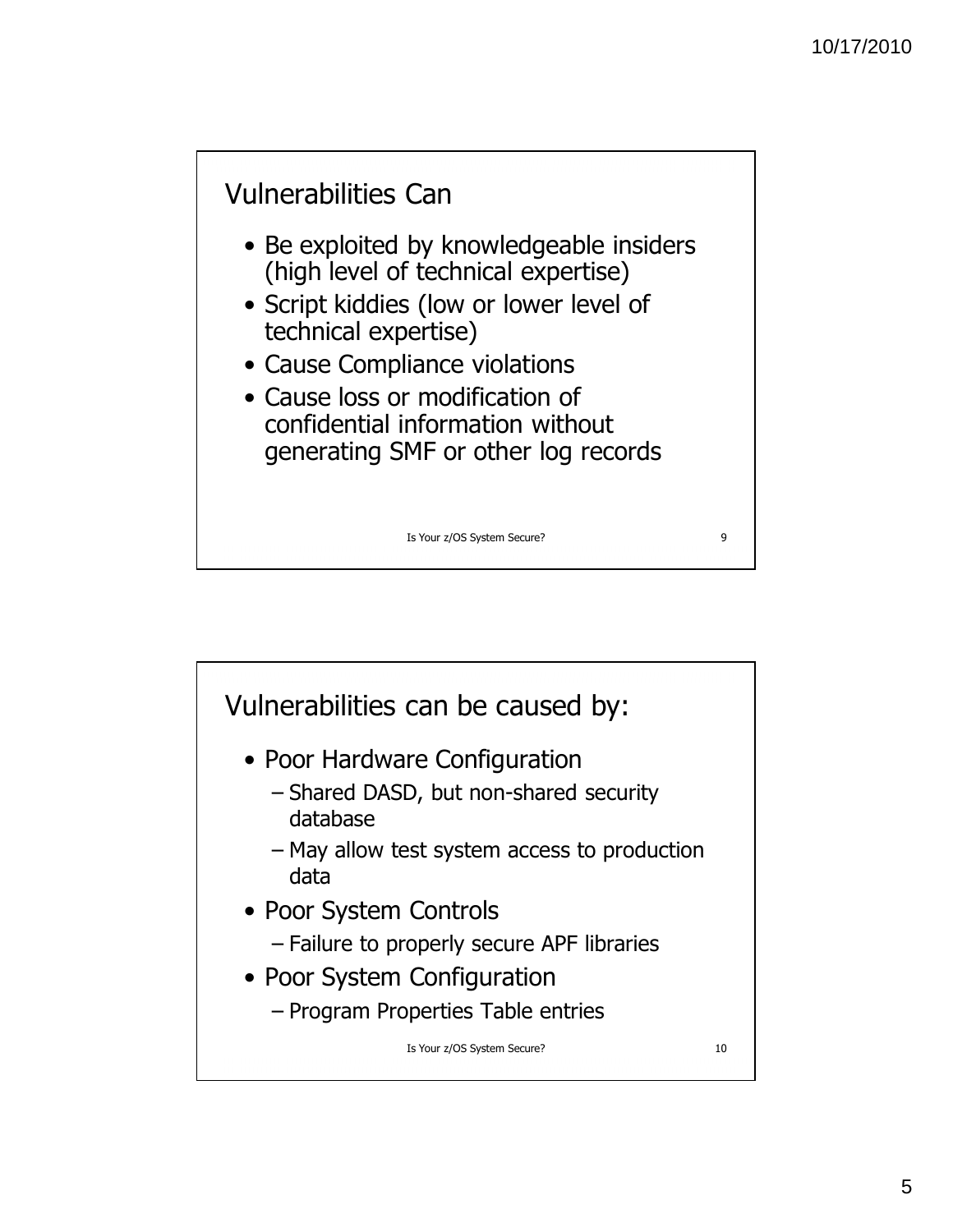

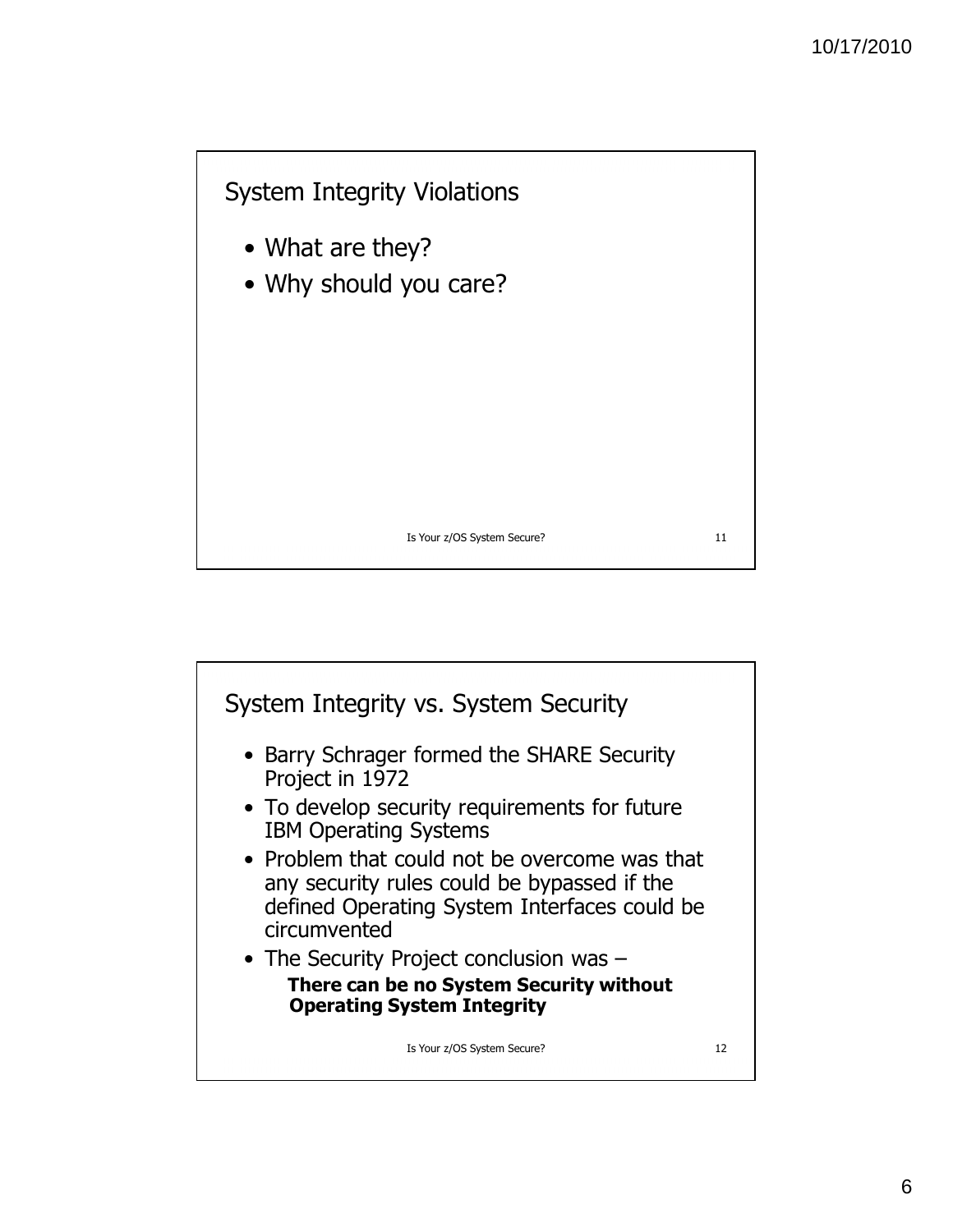### Also in 1972

- Eldon Worley (original author of IBM's RACF) and Barry Schrager (original author of CA's ACF2) gave a SHARE presentation on their concepts for data security
- Several IBMers watched for their customers' reaction to data security in IBM Operating Systems
- It must have been good ...  $\Diamond$
- In 1973 IBM announced its Statement of Integrity for OS/VS2

Is Your z/OS System Secure? 13

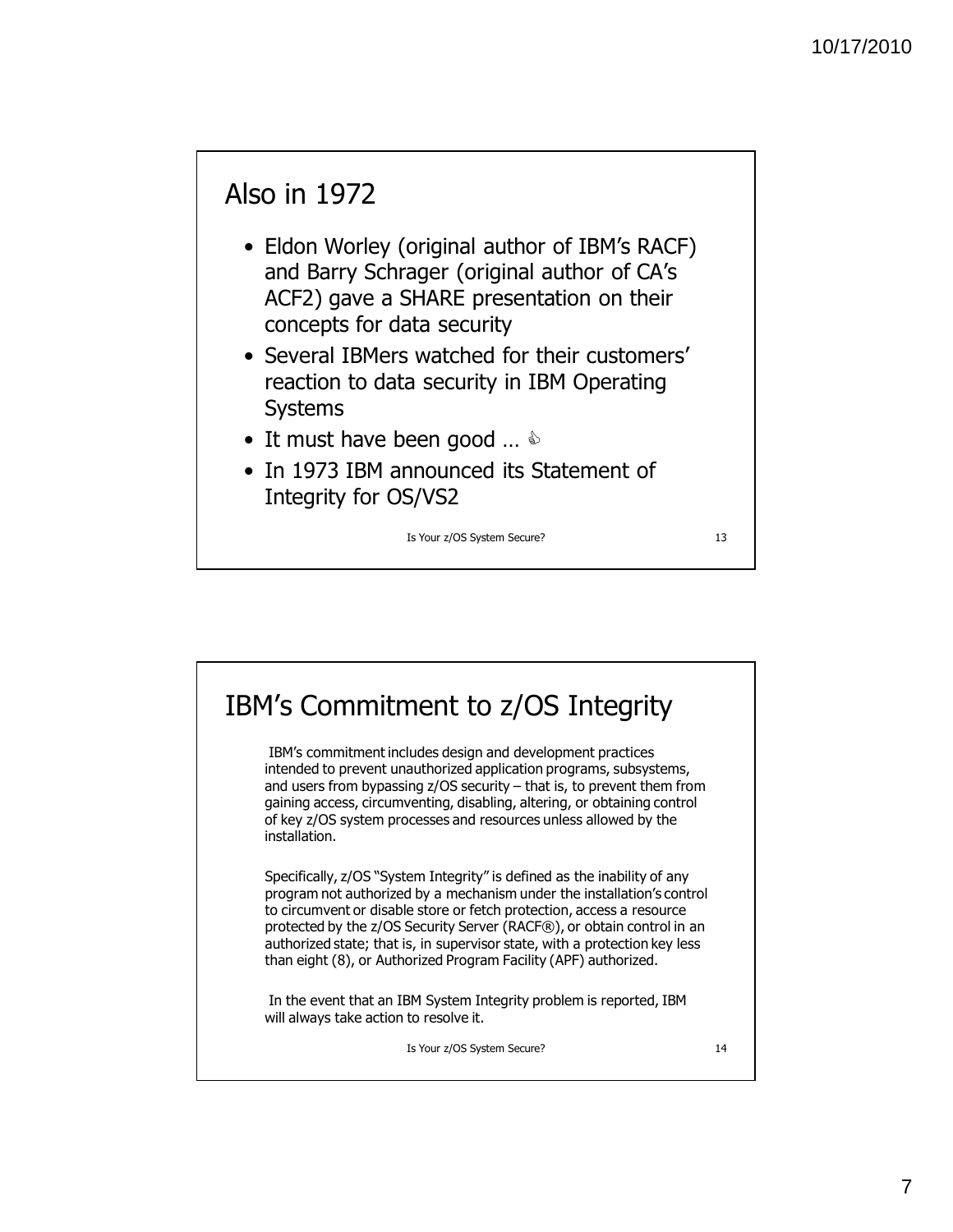

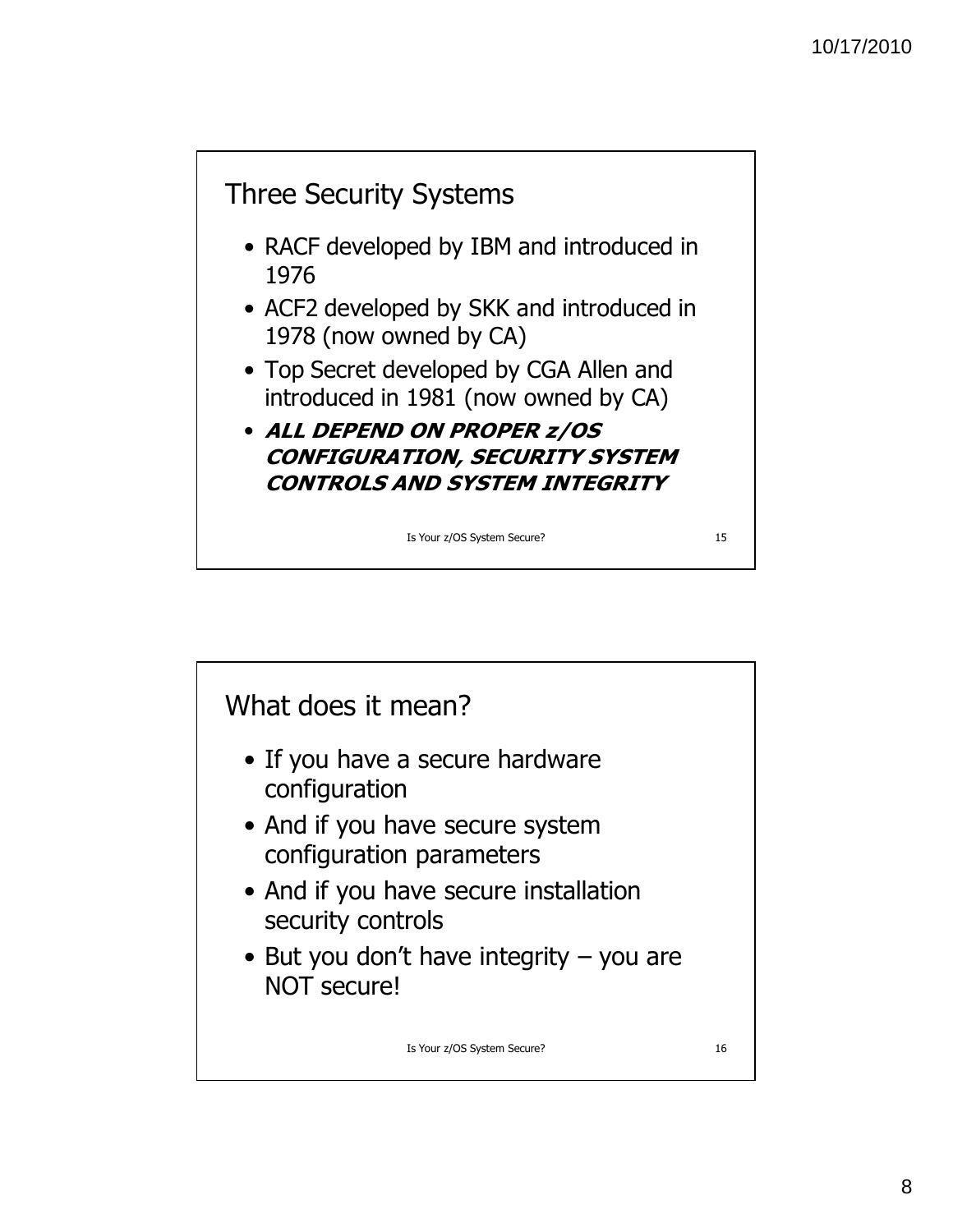

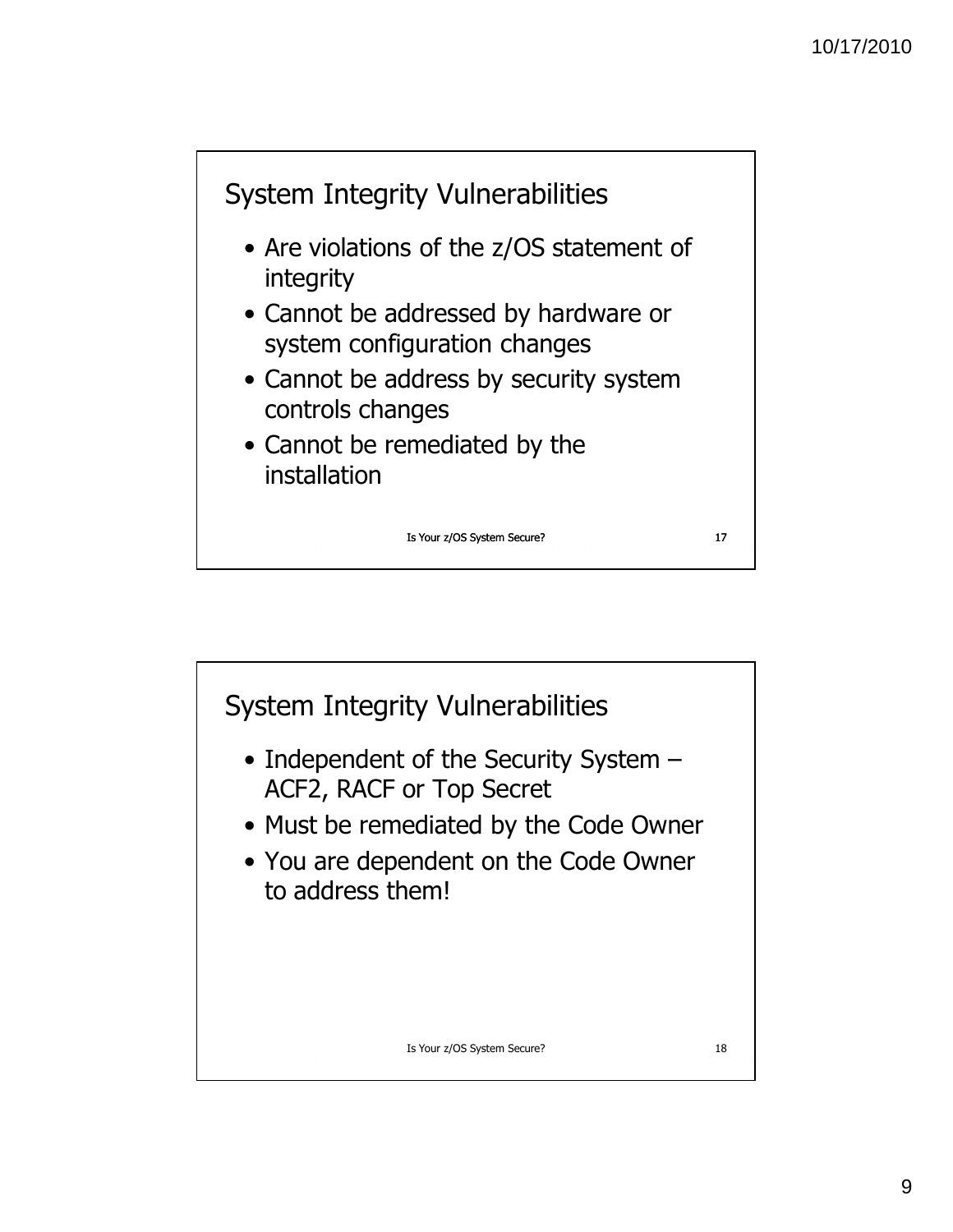

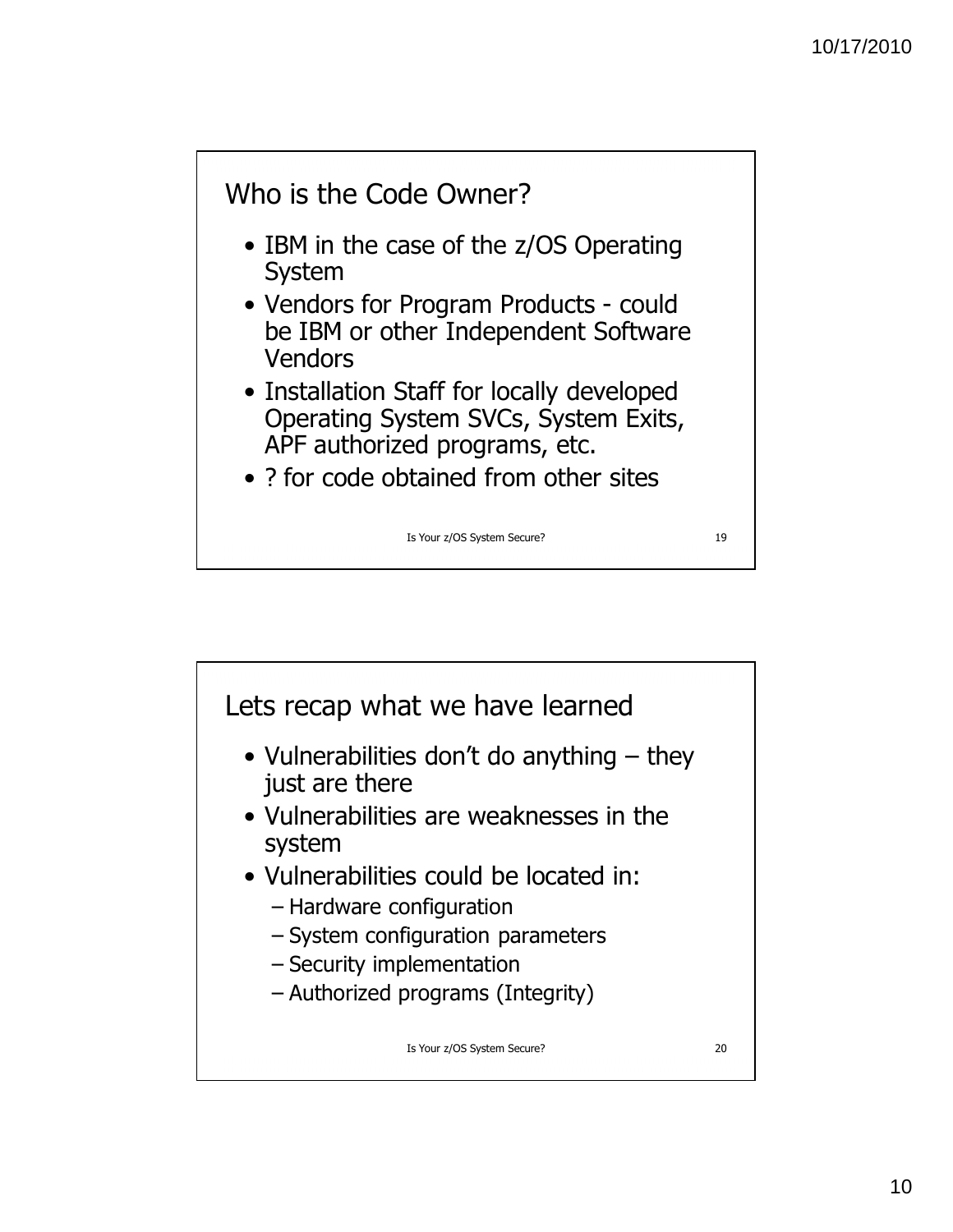

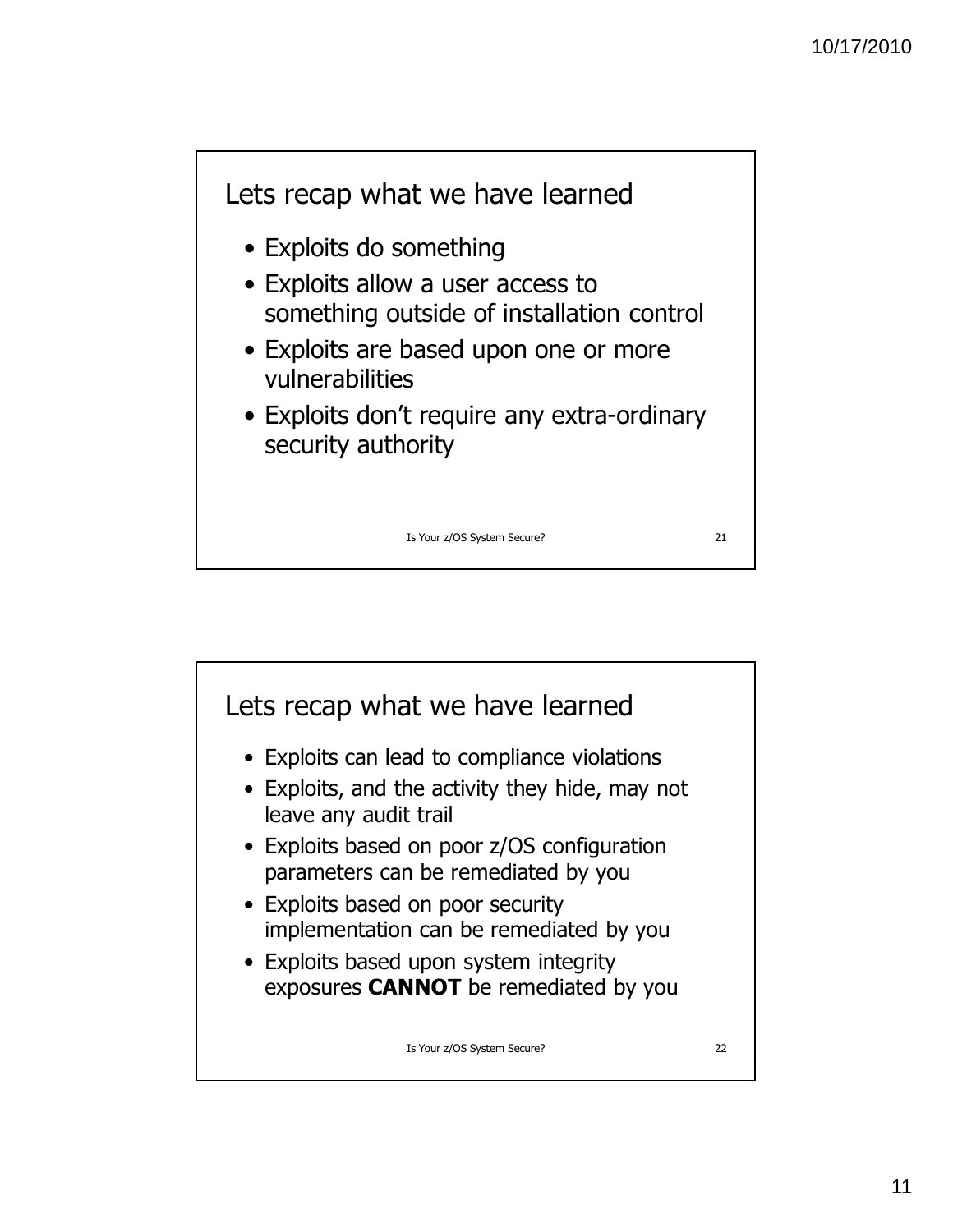

| QWS3270 Edit View Options Tools Help            |                                                                                                                                                                                                                                                                                                                                                               |  |
|-------------------------------------------------|---------------------------------------------------------------------------------------------------------------------------------------------------------------------------------------------------------------------------------------------------------------------------------------------------------------------------------------------------------------|--|
| Menu RefList RefMode Utilities Workstation Help |                                                                                                                                                                                                                                                                                                                                                               |  |
| $Common and == >$                               | Edit Entry Panel                                                                                                                                                                                                                                                                                                                                              |  |
| $Project \t.$<br>Name 'NOACCESS.TESTDSN'        | Group $\cdots$ . $\cdots$ $\cdots$ $\cdots$ $\cdots$ $\cdots$ $\cdots$ $\cdots$ $\cdots$ $\cdots$ $\cdots$ $\cdots$<br>Type <u>- (Blank</u> or pattern for member selection list)<br>Member <u>- (Blank</u> or pattern for member selection list)<br>Other Partitioned, Sequential or VSAM Data Set, or z/OS UNIX file:<br>Volume Serial . (If not cataloged) |  |
| Workstation File:<br>File Name                  |                                                                                                                                                                                                                                                                                                                                                               |  |
| Profile Name $\cdots$                           | Options<br>Confirm Cancel/Move/Replace<br>_ Mixed Mode<br>Edit on Workstation<br>- Preserve VB record length<br>Format Name <u>______</u>                                                                                                                                                                                                                     |  |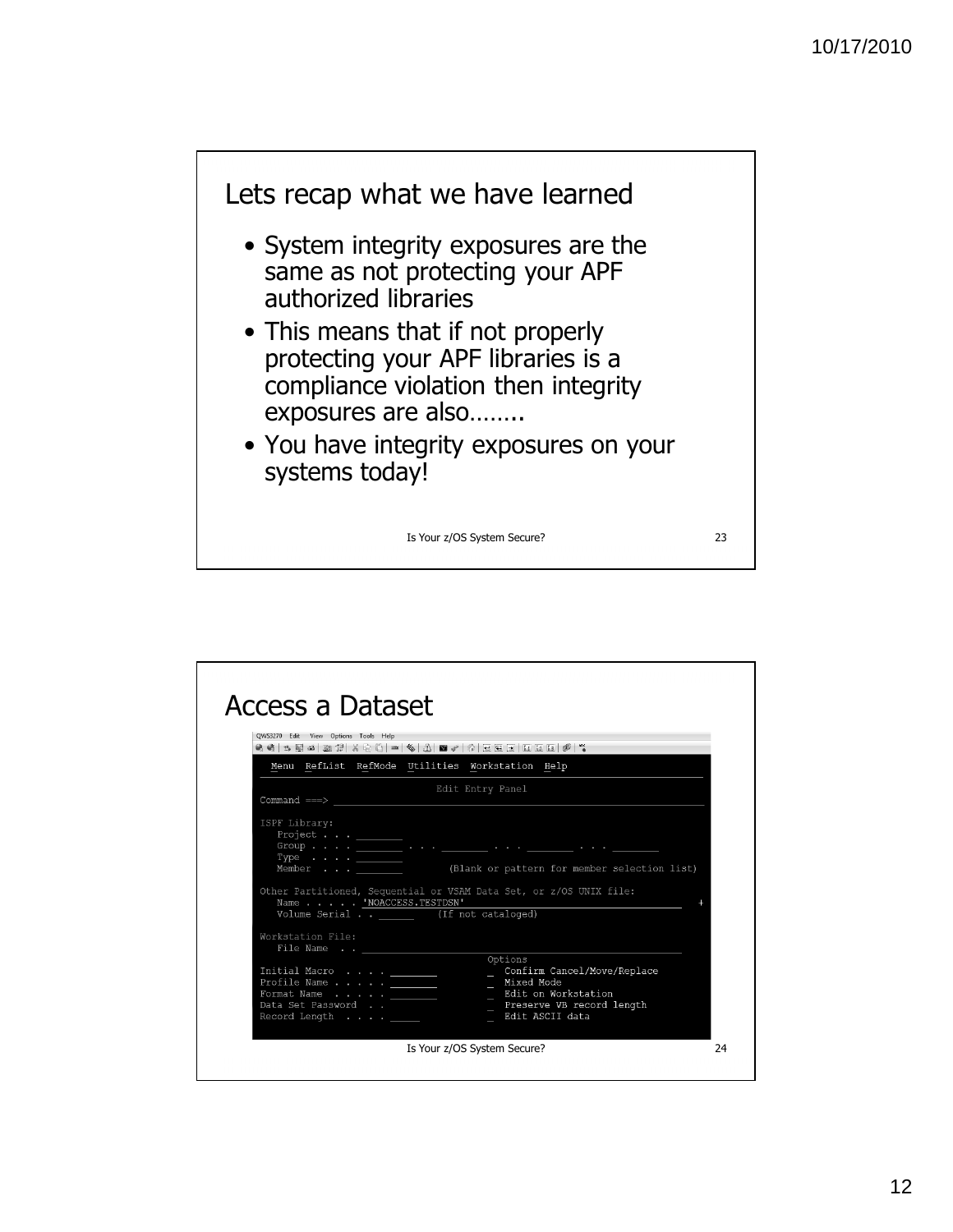

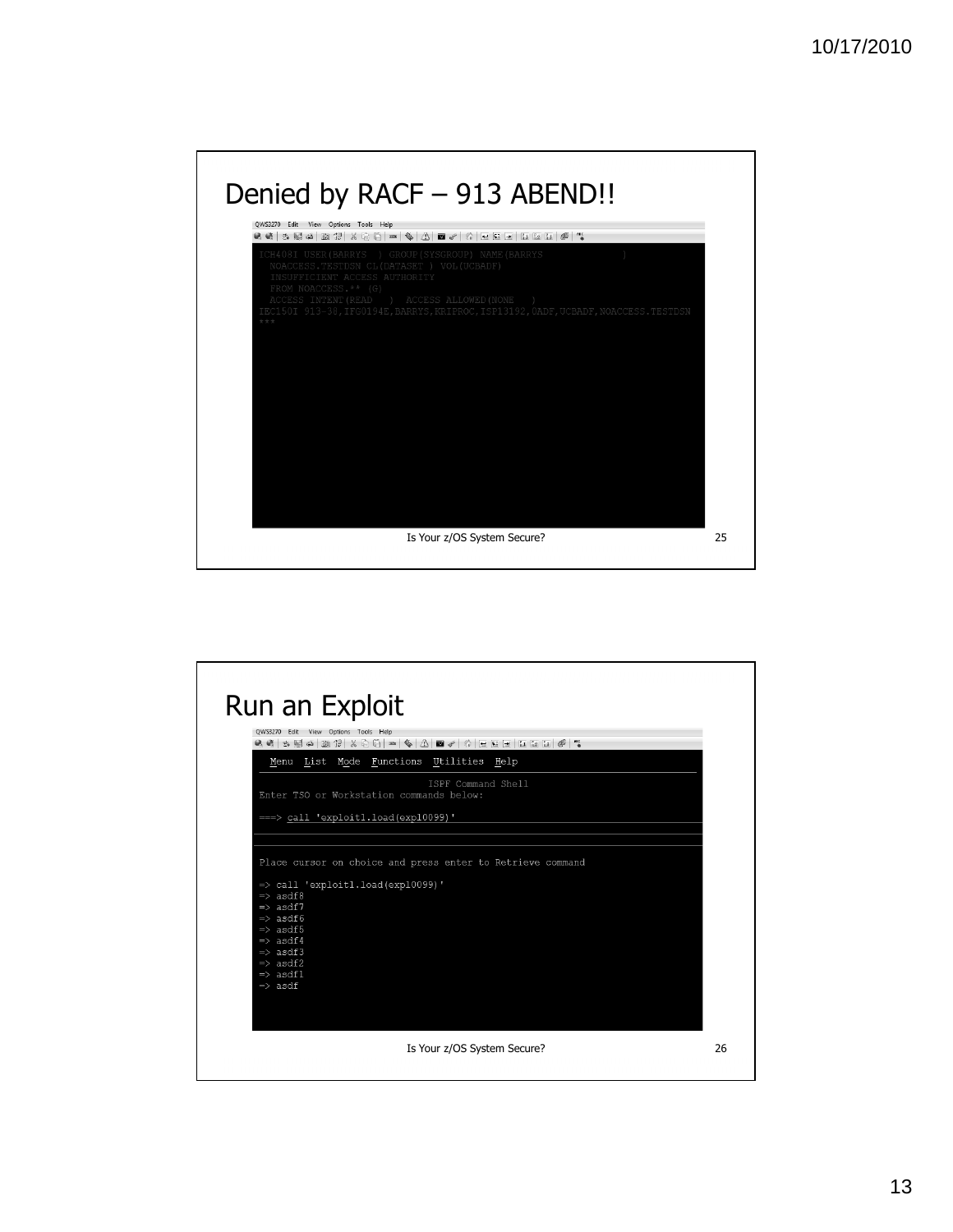| Menu List Mode Functions Utilities Help<br>ISPF Command Shell<br>Enter TSO or Workstation commands below:                                                                                                                                                                                          |
|----------------------------------------------------------------------------------------------------------------------------------------------------------------------------------------------------------------------------------------------------------------------------------------------------|
|                                                                                                                                                                                                                                                                                                    |
|                                                                                                                                                                                                                                                                                                    |
| ===> call 'exploit1.load(expl0099)'                                                                                                                                                                                                                                                                |
|                                                                                                                                                                                                                                                                                                    |
| Place cursor on choice and press enter to Retrieve command<br>$\Rightarrow$ call 'exploit1.load(expl0099)'<br>$\Rightarrow$ asdf8<br>$\Rightarrow$ asdf7<br>$\Rightarrow$ asdf6<br>$\Rightarrow$ asdf5<br>$\Rightarrow$ asdf4<br>$\Rightarrow$ asdf3<br>$\Rightarrow$ asdf2<br>$\Rightarrow$ asdfl |

| Access the Dataset Again                                                                                                                                                                                                                                                                                                                                                                                                                                                                                                                                                                                                                                                                                                                                 |                                                                                                                                                                                                                              |  |
|----------------------------------------------------------------------------------------------------------------------------------------------------------------------------------------------------------------------------------------------------------------------------------------------------------------------------------------------------------------------------------------------------------------------------------------------------------------------------------------------------------------------------------------------------------------------------------------------------------------------------------------------------------------------------------------------------------------------------------------------------------|------------------------------------------------------------------------------------------------------------------------------------------------------------------------------------------------------------------------------|--|
| QWS3270 Edit View Options Tools Help<br>$\textcolor{red}{\bullet}\ \textcolor{red}{\bullet}\ \textcolor{red}{\bullet}\ \textcolor{red}{\bullet}\ \textcolor{red}{\bullet}\ \textcolor{red}{\bullet}\ \textcolor{red}{\bullet}\ \textcolor{red}{\bullet}\ \textcolor{red}{\bullet}\ \textcolor{red}{\bullet}\ \textcolor{red}{\bullet}\ \textcolor{red}{\bullet}\ \textcolor{red}{\bullet}\ \textcolor{red}{\bullet}\ \textcolor{red}{\bullet}\ \textcolor{red}{\bullet}\ \textcolor{red}{\bullet}\ \textcolor{red}{\bullet}\ \textcolor{red}{\bullet}\ \textcolor{red}{\bullet}\ \textcolor{red}{\bullet}\ \textcolor{red}{\bullet}\ \textcolor{red}{\bullet}\ \textcolor{red}{\bullet}\ \textcolor{$<br>Menu RefList RefMode Utilities Workstation Help |                                                                                                                                                                                                                              |  |
|                                                                                                                                                                                                                                                                                                                                                                                                                                                                                                                                                                                                                                                                                                                                                          |                                                                                                                                                                                                                              |  |
| Name NOACCESS.TESTDSN'_                                                                                                                                                                                                                                                                                                                                                                                                                                                                                                                                                                                                                                                                                                                                  | Group $\ldots$ . $\_\_$ $\_\_$ $\_\_$ $\_\_$ $\_\_$ $\_\_$ $\_\_$ $\_\_$ $\_\_$ $\_\_$ $\_\_$ $\_\_$ $\_\_$<br>Other Partitioned, Sequential or VSAM Data Set, or z/OS UNIX file:<br>Volume Serial ______ (If not cataloged) |  |
| Workstation File:<br>File Name                                                                                                                                                                                                                                                                                                                                                                                                                                                                                                                                                                                                                                                                                                                           |                                                                                                                                                                                                                              |  |
| Profile Name $\cdots$ $\cdots$<br>Data Set Password<br>Record Length _____                                                                                                                                                                                                                                                                                                                                                                                                                                                                                                                                                                                                                                                                               | Options<br>Confirm Cancel/Move/Replace<br>$\overline{\phantom{0}}$<br>_ Mixed Mode<br>_ Edit on Workstation<br>Preserve VB record length<br>Edit ASCII data                                                                  |  |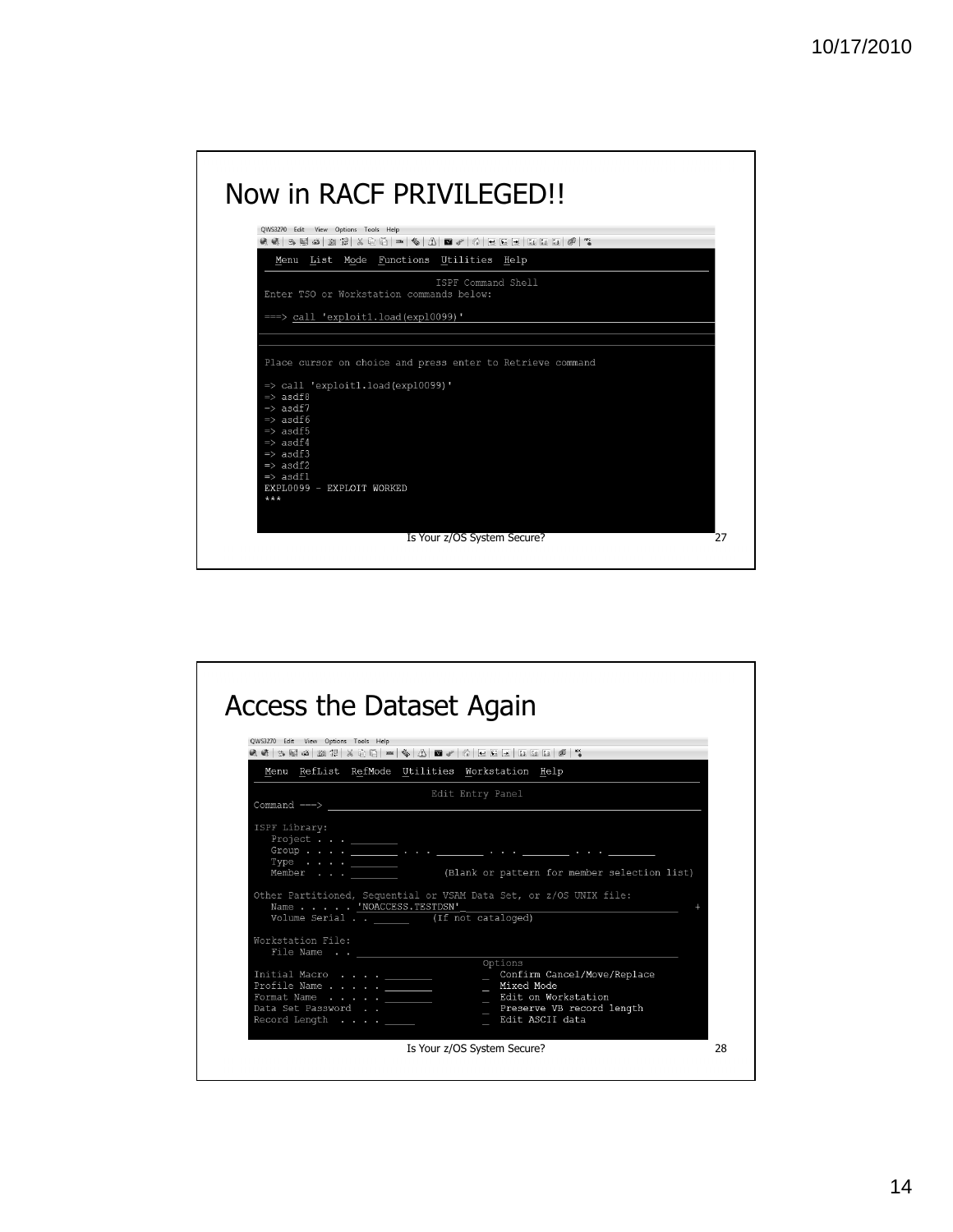

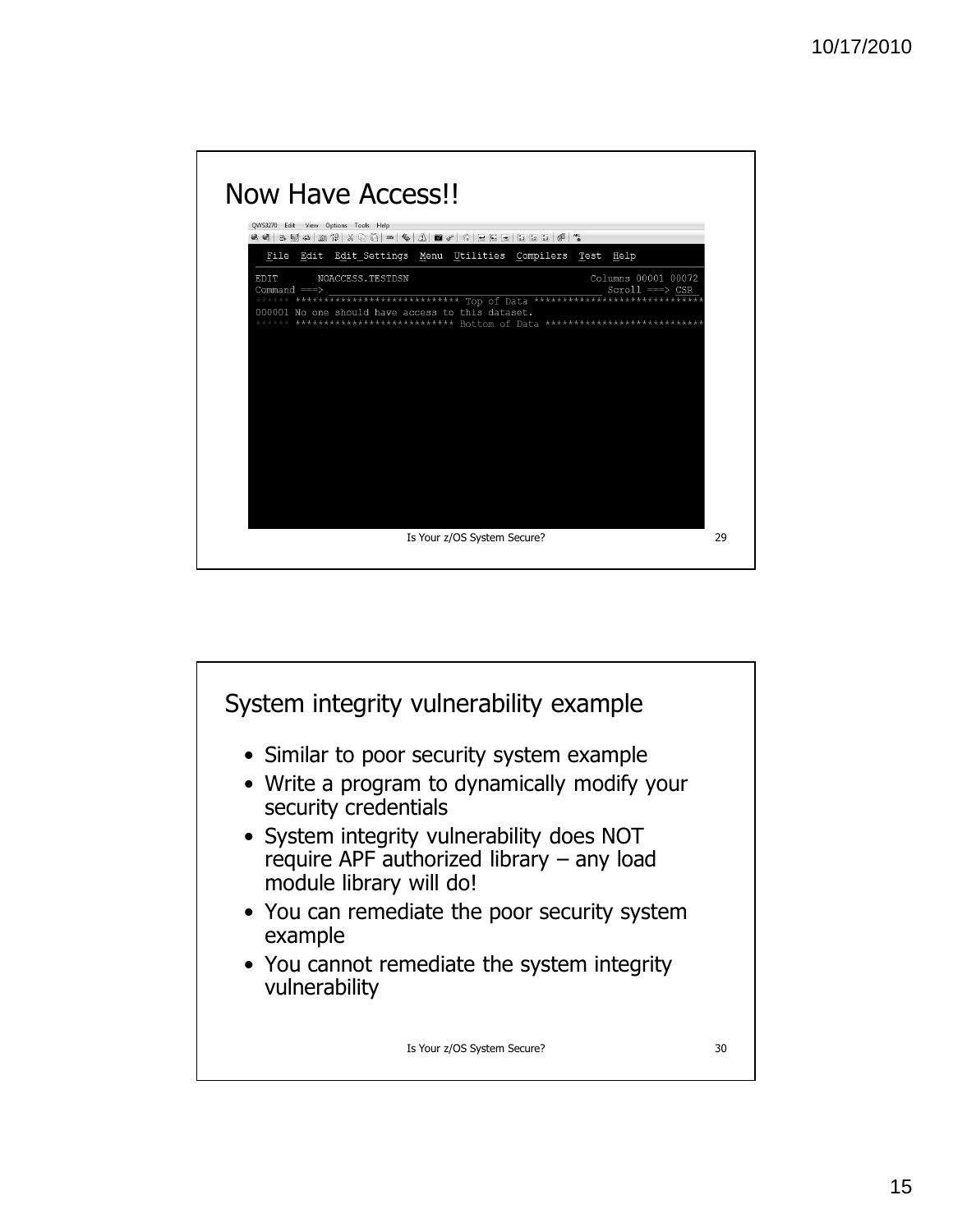

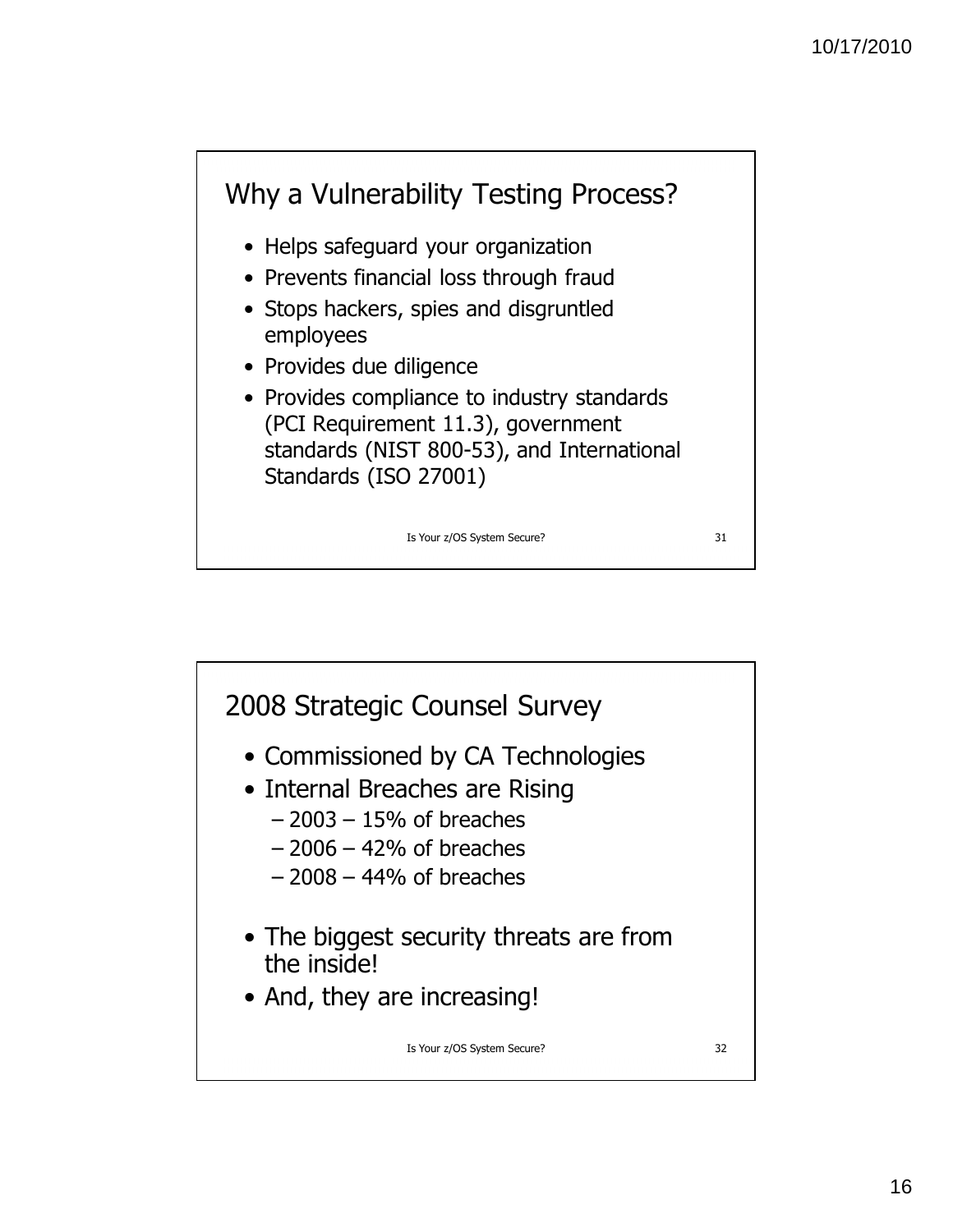

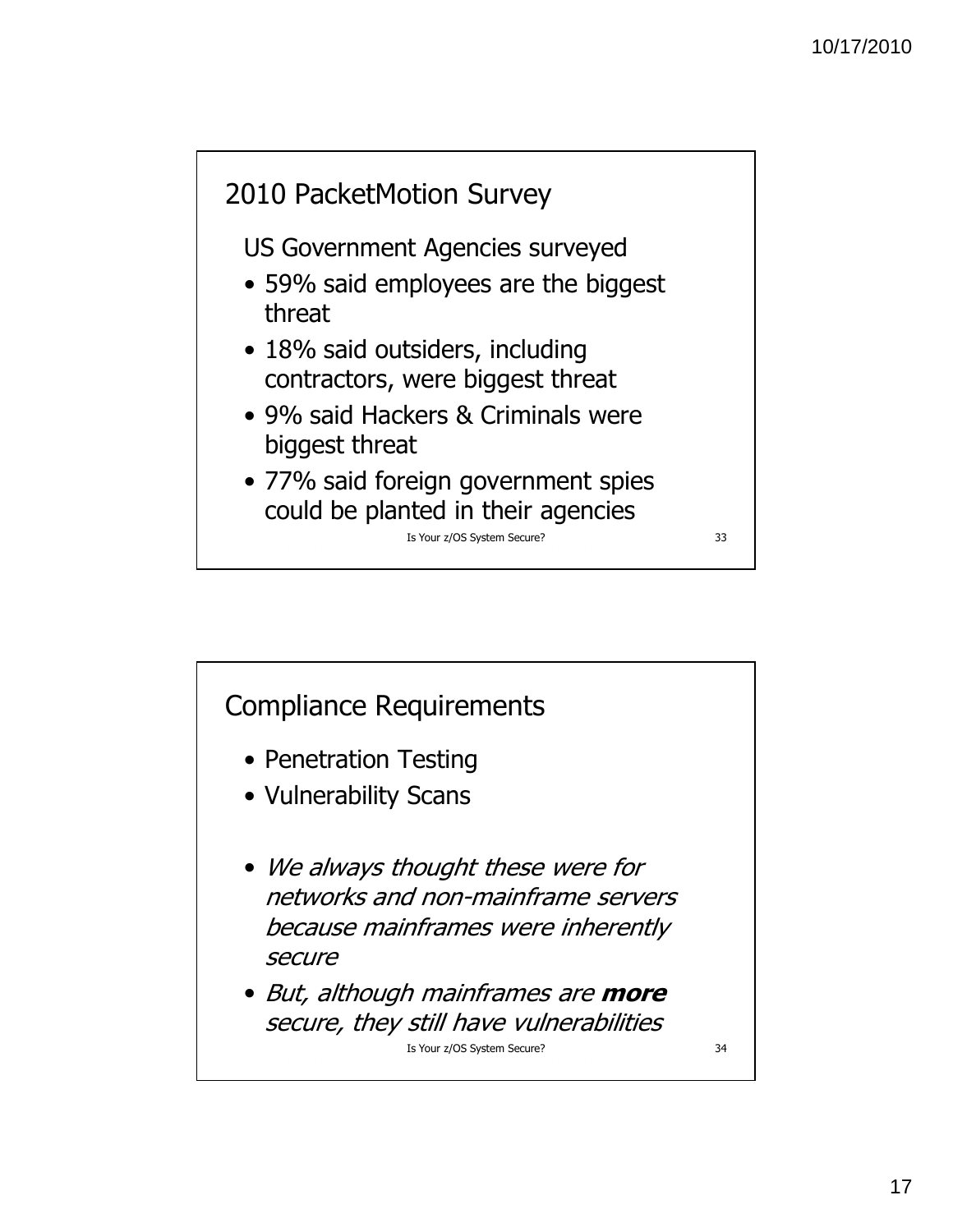

Before applications, network devices, and systems are released into production, they should be hardened and secured using security best practices (per Requirement 2.2).

Vulnerability scans and penetration tests will expose any remaining vulnerabilities that could later be found and exploited by an attacker. Is Your z/OS System Secure? 35

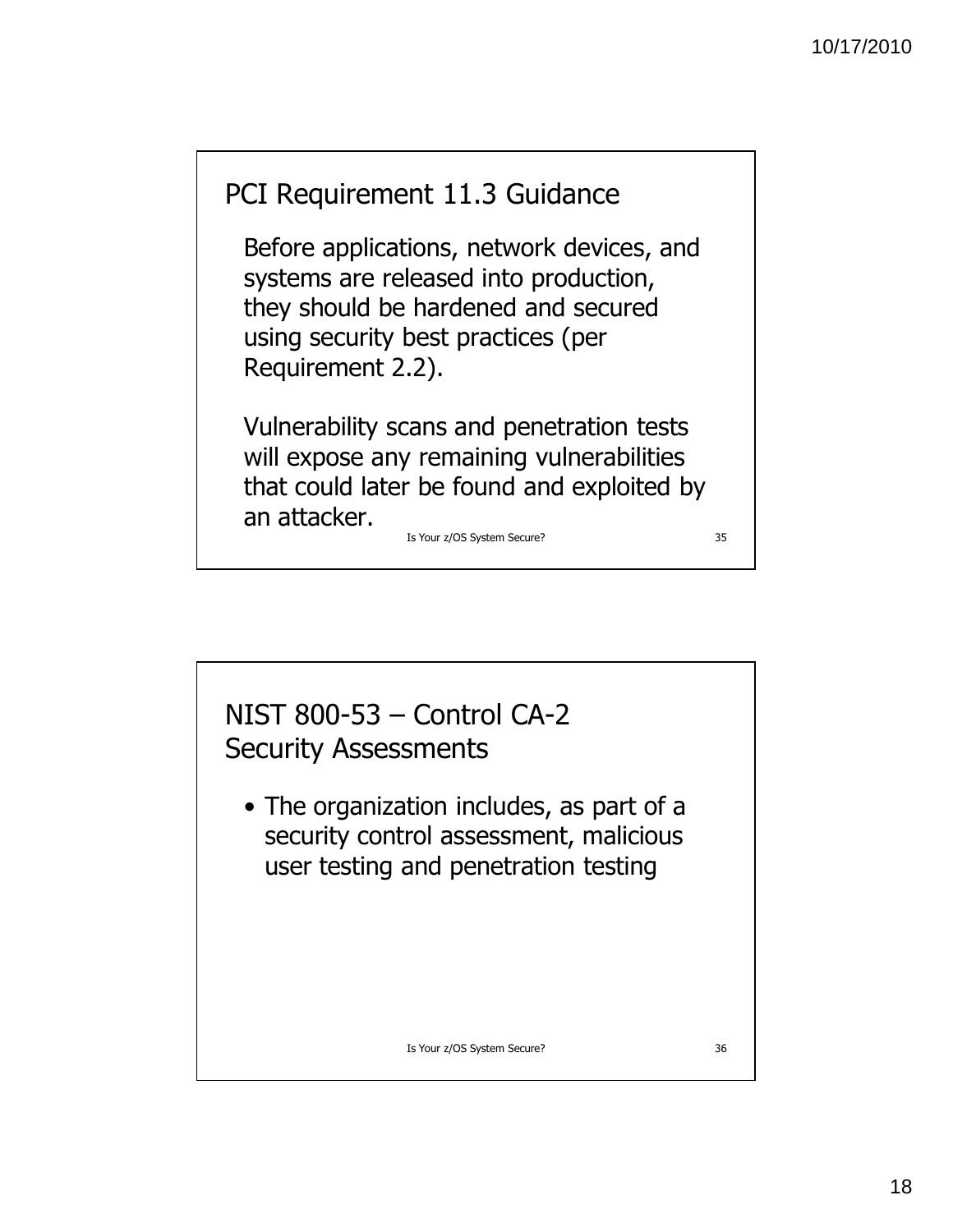# ISO/IEC 27001

#### 15.2.2 Technical compliance checking

Information systems should be regularly checked for compliance with security implementation

#### Standards

Compliance checking also covers, for example, penetration testing and vulnerability assessments, which might be carried out by independent experts specifically contracted for this purpose

Is Your z/OS System Secure? 37

z/OS Audit Tools • First was SKK's Examine/MVS, now known as CA-Audit • Then Vanguard's Analyzer • Then Consul's Audit (now part of zSecure) • Vanguard's Configuration Manager (DISA STIGs for RACF) • Key Resources' Vulnerability Analysis Tool for z/OS Vulnerability Assessments Is Your z/OS System Secure? 38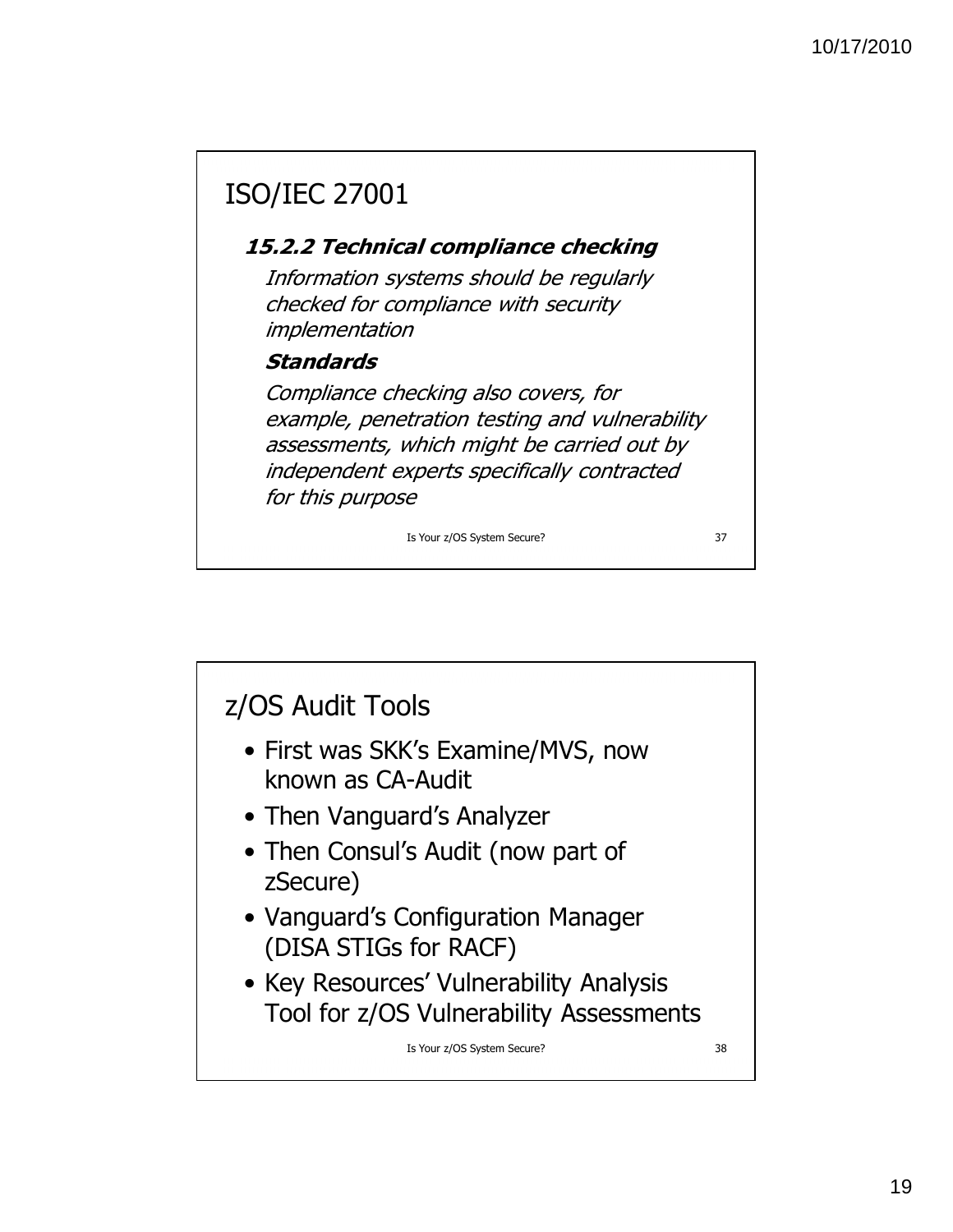# DISA STIGs

- Compare your z/OS Configuration and Security System Controls against a standard
- Defense Information Systems Agency (DISA) created the Security Technical Installation Guidelines (STIGs) for many platforms
- Including z/OS Systems with RACF, ACF2 and Top Secret
- http://iase.disa.mil/stigs/stig/index.html Is Your z/OS System Secure? 39

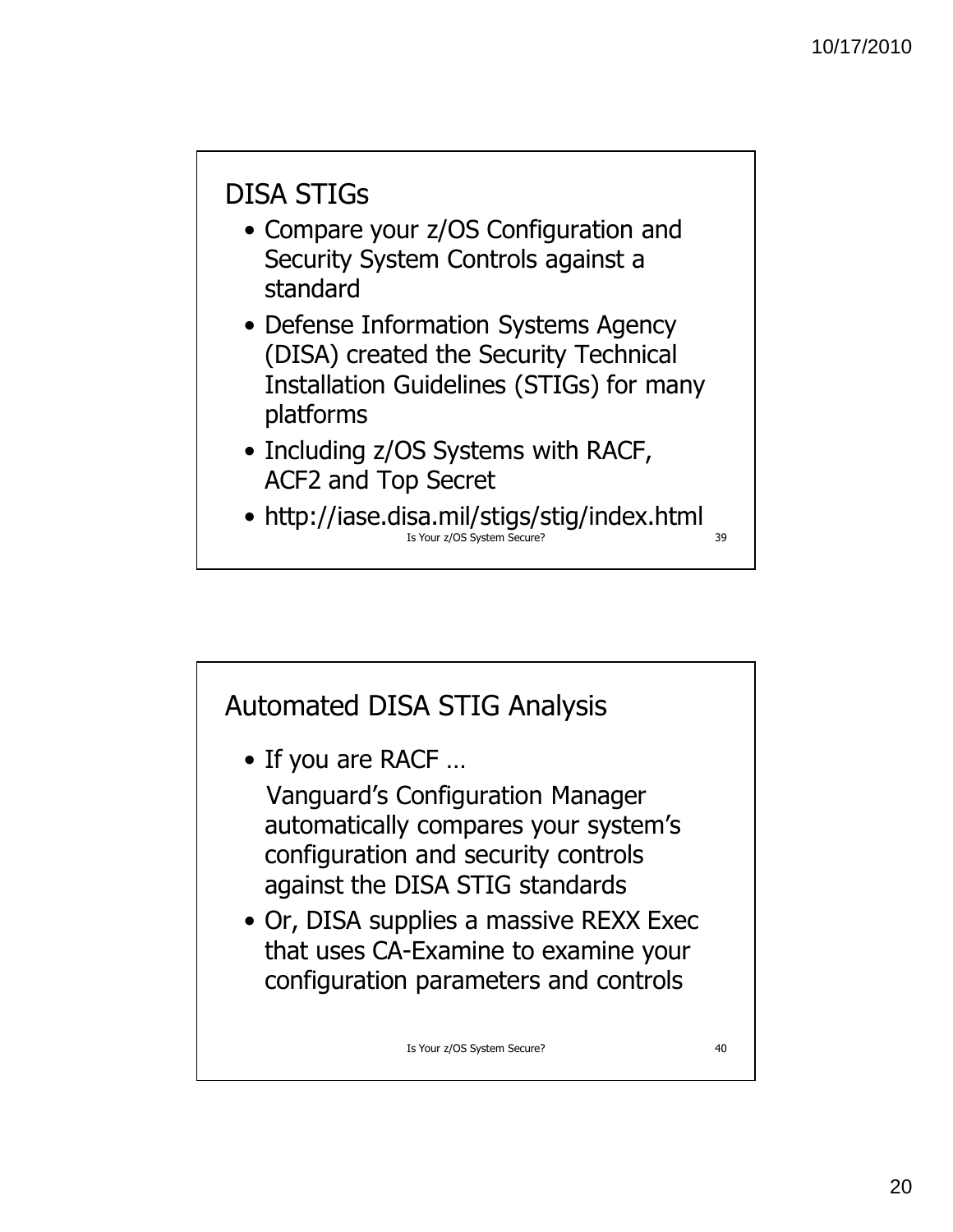

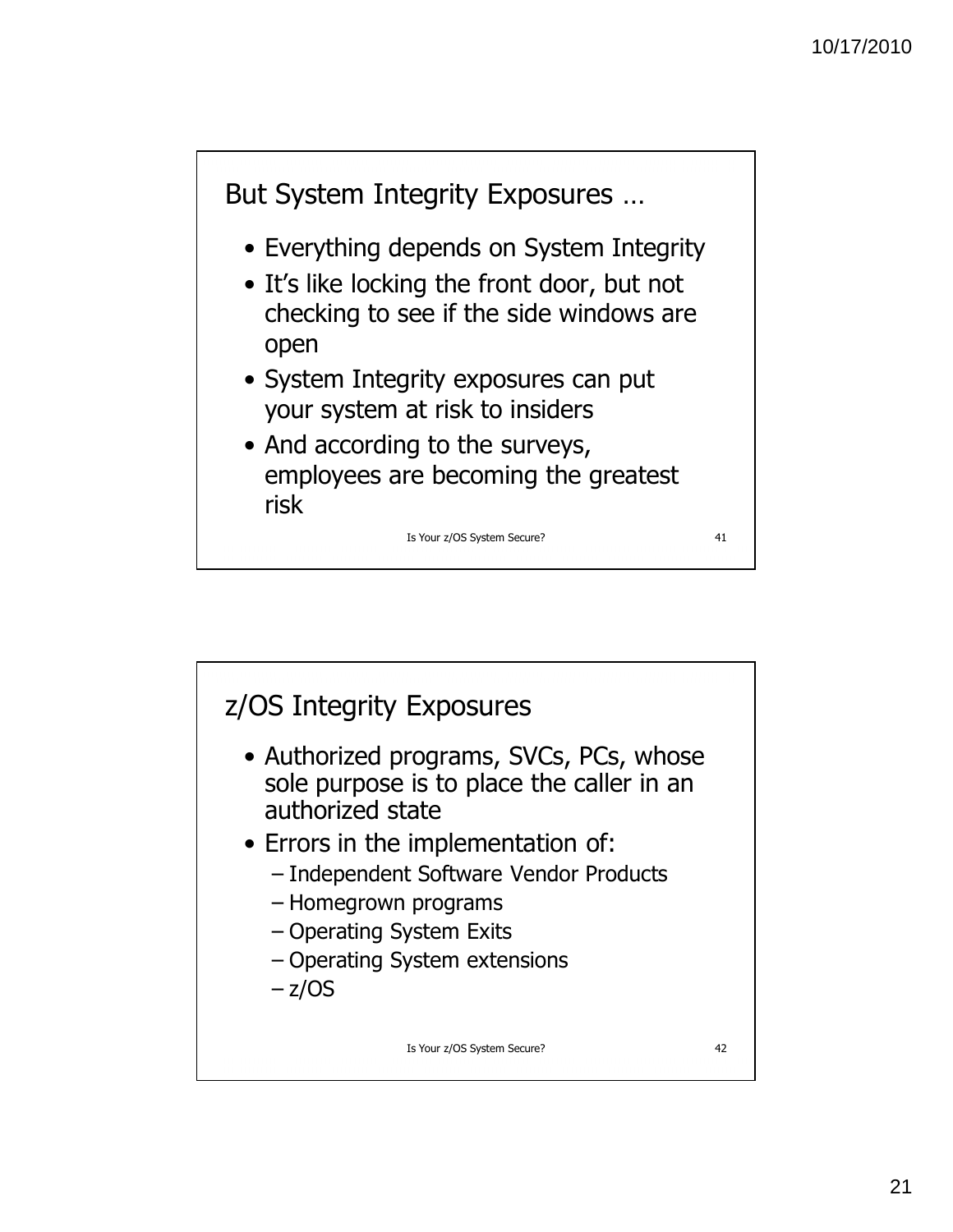

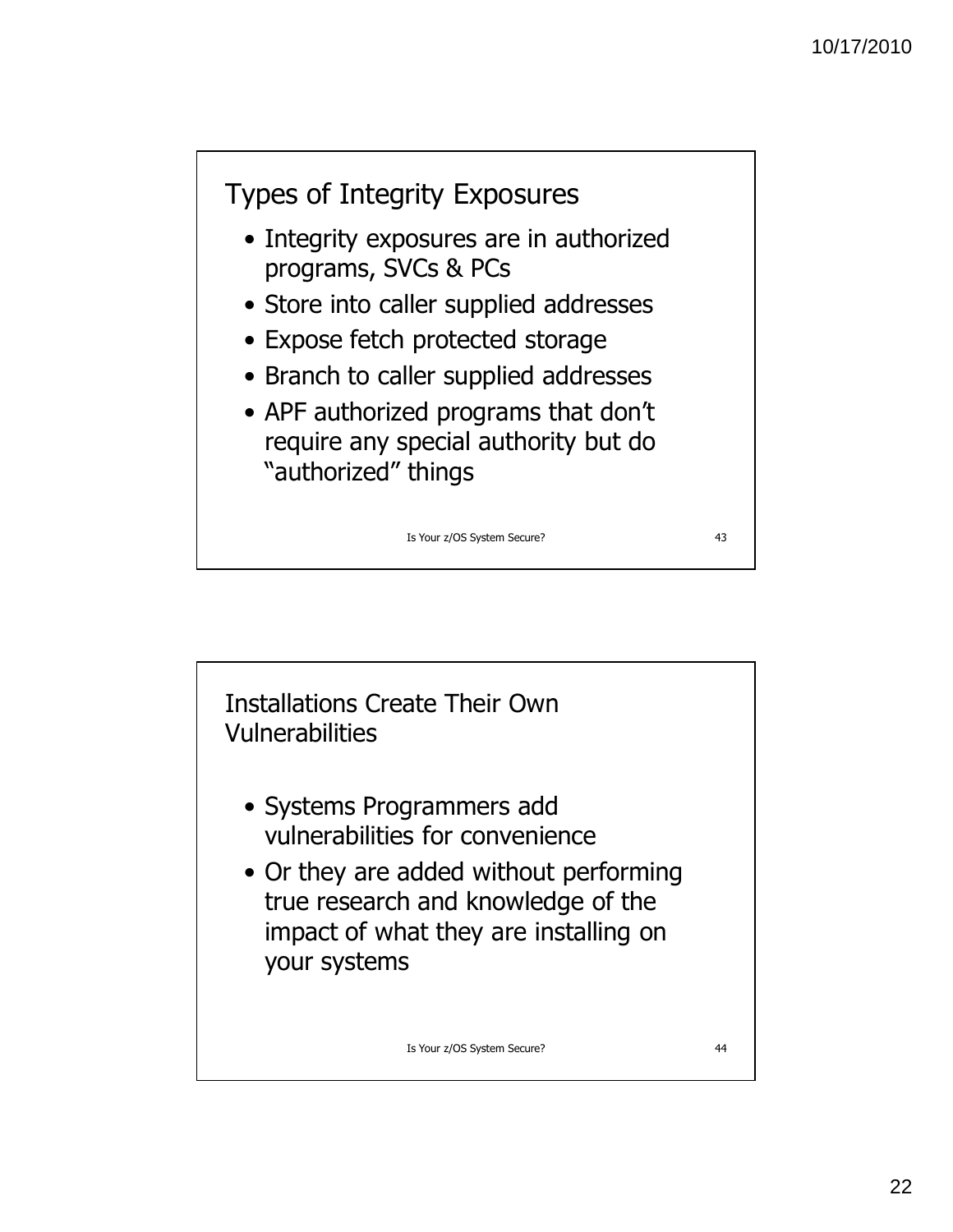## A True RACF-L Posting

We have a storage area that we obtain at the first CICS address space start up. The area is referenced by all CICS regions - but only a couple do any actual updating. The code we use for this is --

Is Your z/OS System Secure? 45

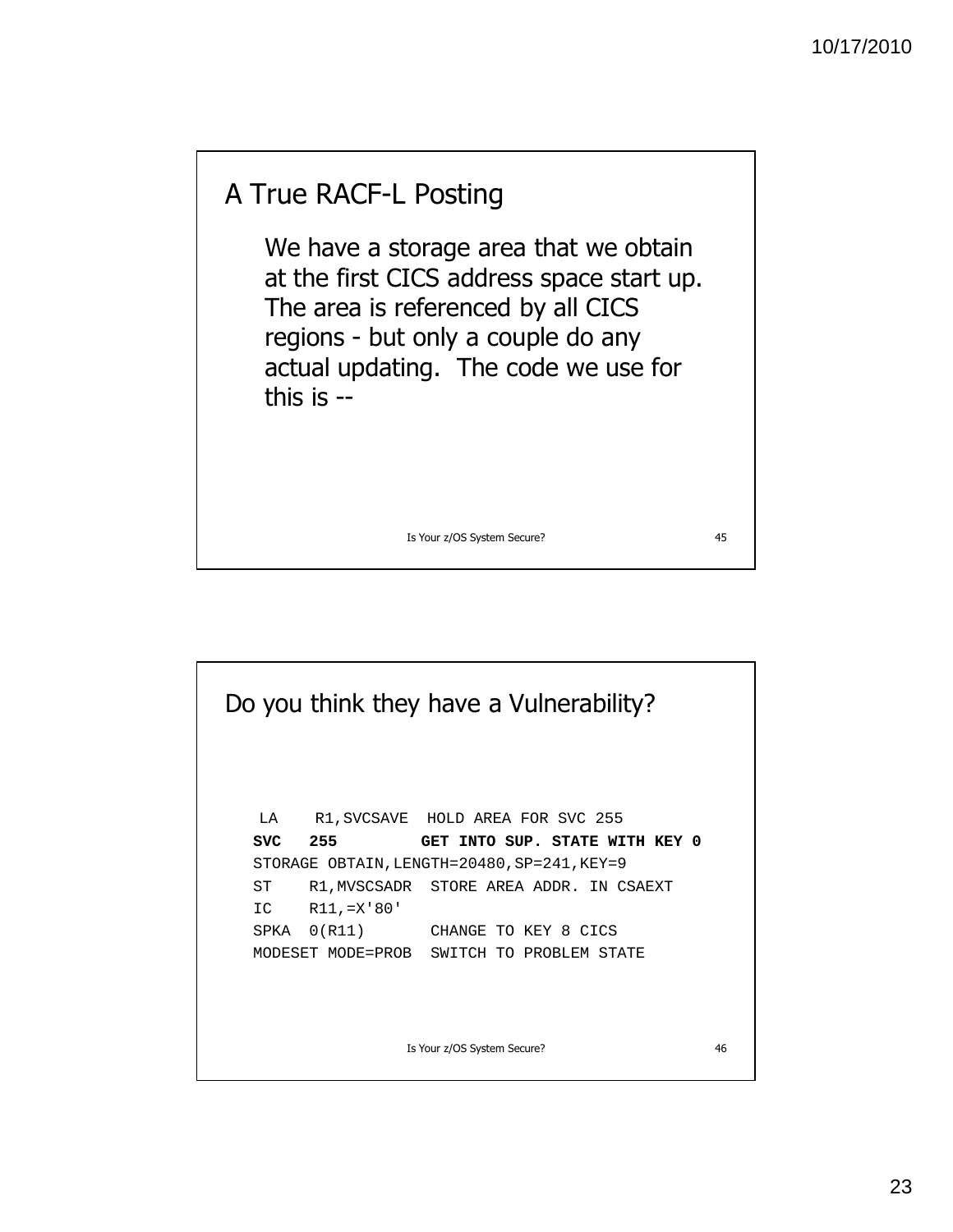

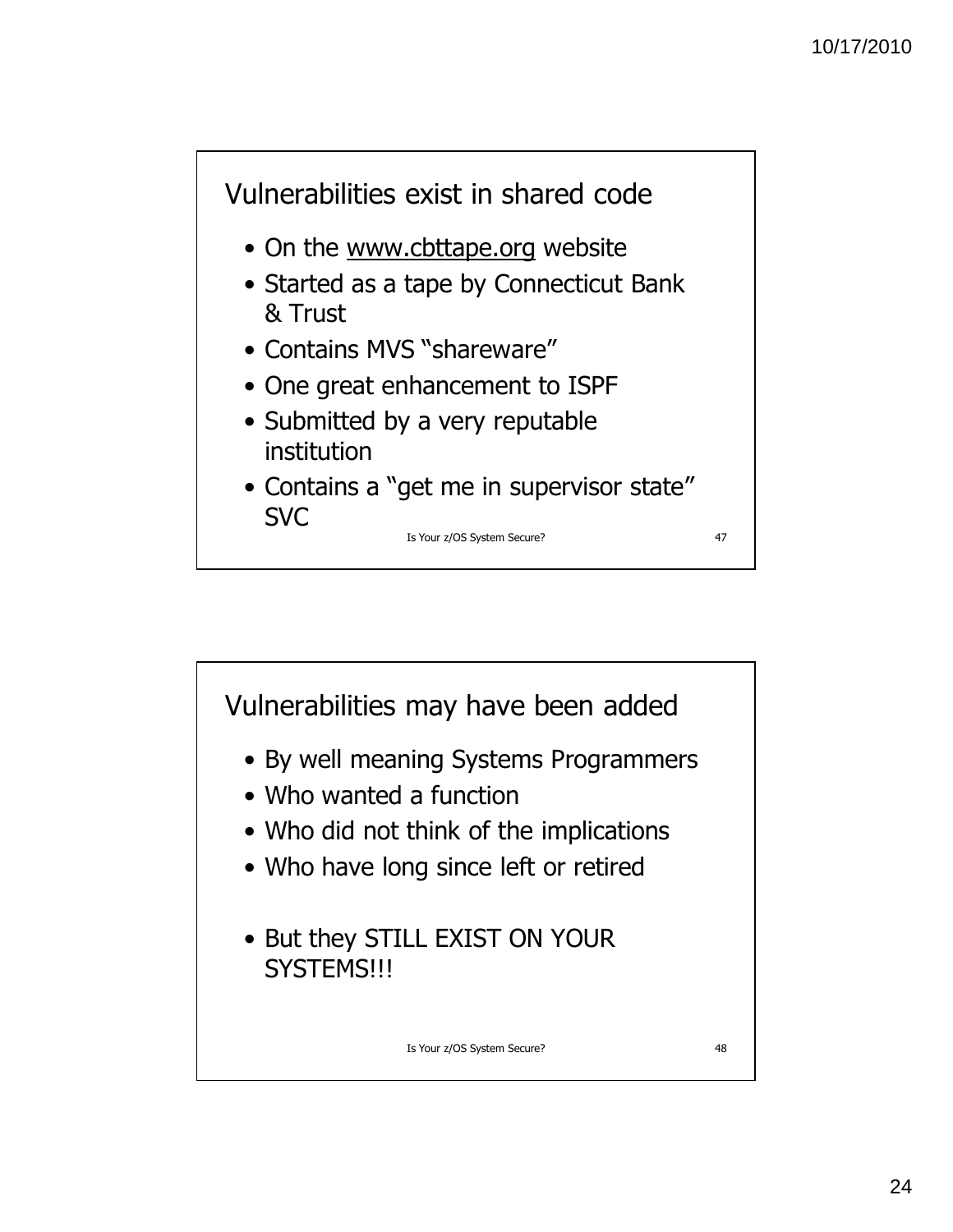

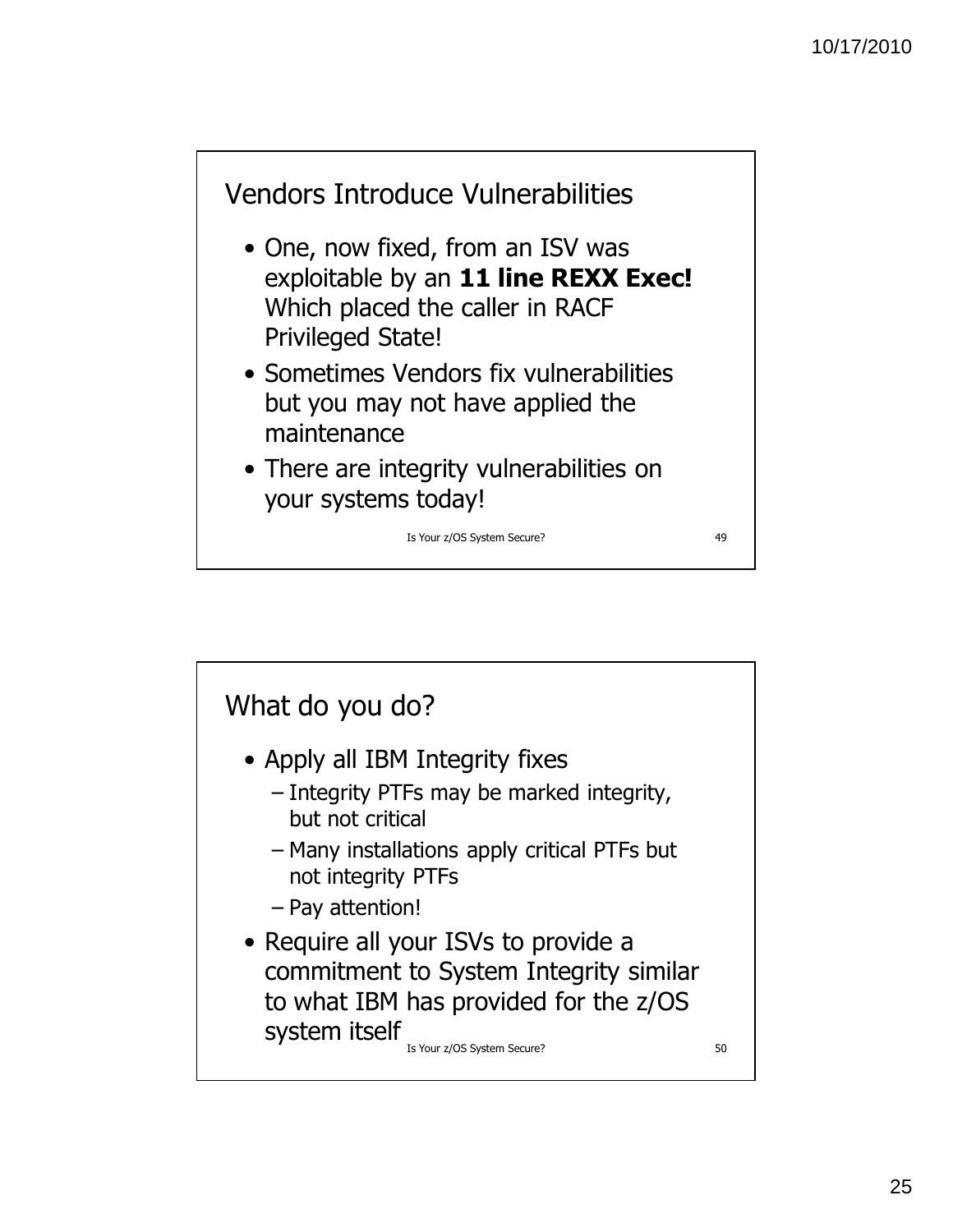